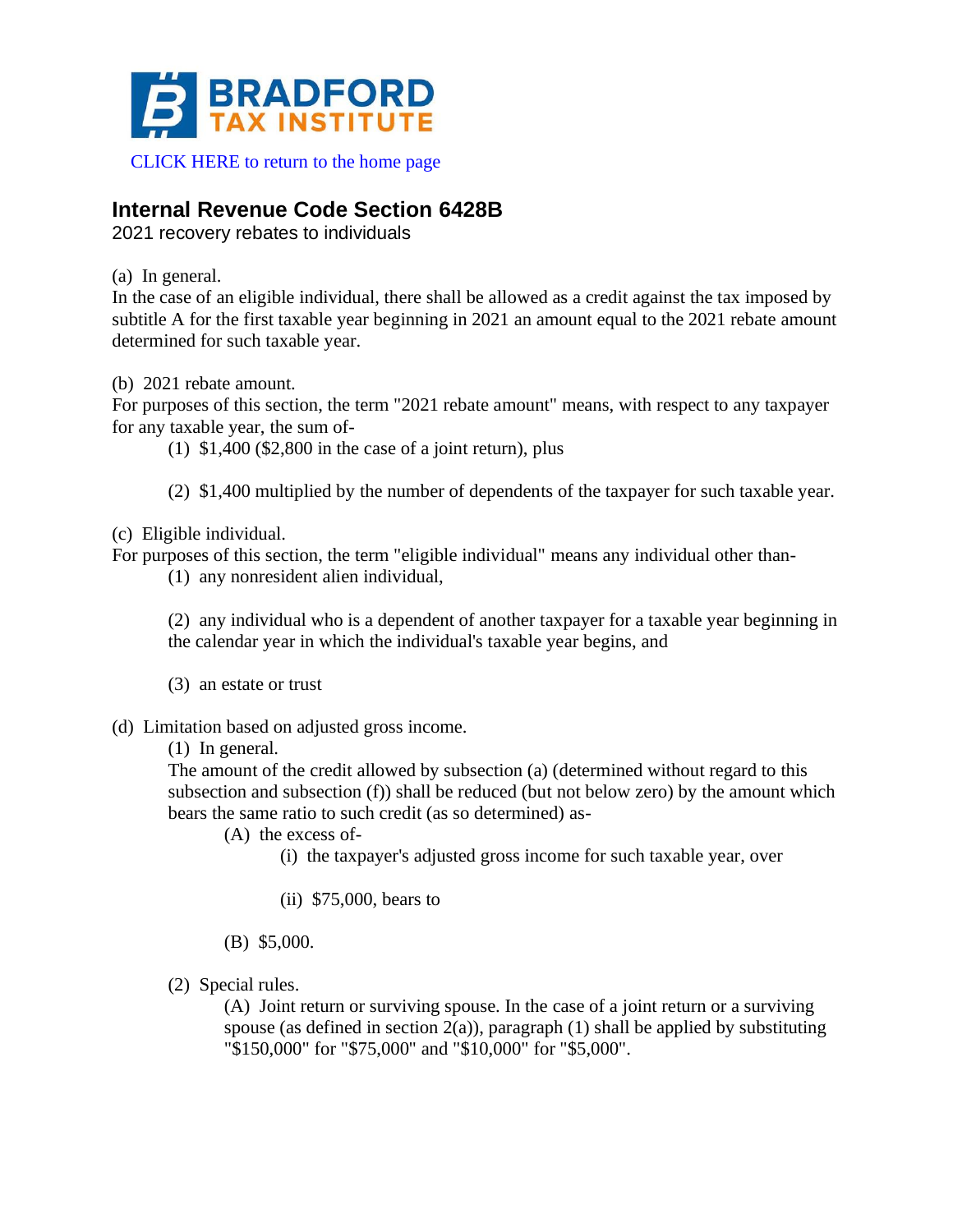(B) Head of household. In the case of a head of household (as defined in section 2(b)), paragraph (1) shall be applied by substituting "\$112,500" for "75,000" and "\$7,500" for "\$5,000".

(e) Definitions and special rules.

(1) Dependent defined.

For purposes of this section, the term "dependent" has the meaning given such term by section 152.

(2) Identification number requirement.

(A) In general. In the case of a return other than a joint return, the \$1,400 amount in subsection (b)(1) shall be treated as being zero unless the taxpayer includes the valid identification number of the taxpayer on the return of tax for the taxable year.

(B) Joint returns. In the case of a joint return, the \$2,800 amount in subsection (b)(1) shall be treated as being-

(i) \$1,400 if the valid identification number of only 1 spouse is included on the return of tax for the taxable year, and

(ii) zero if the valid identification number of neither spouse is so included.

(C) Dependents. A dependent shall not be taken into account under subsection (b)(2) unless the valid identification number of such dependent is included on the return of tax for the taxable year.

(D) Valid identification number.

(i) In general. For purposes of this paragraph, the term "valid identification number" means a social security number issued to an individual by the Social Security Administration on or before the due date for filing the return for the taxable year.

(ii) Adoption taxpayer identification number. For purposes of subparagraph (C), in the case of a dependent who is adopted or placed for adoption, the term "valid identification number" shall include the adoption taxpayer identification number of such dependent.

(E) Special rule for members of the Armed Forces. Subparagraph (B) shall not apply in the case where at least 1 spouse was a member of the Armed Forces of the United States at any time during the taxable year and the valid identification number of at least 1 spouse is included on the return of tax for the taxable year.

(F) Coordination with certain advance payments. In the case of any payment determined pursuant to subsection  $(g)(6)$ , a valid identification number shall be treated for purposes of this paragraph as included on the taxpayer's return of tax if such valid identification number is available to the Secretary as described in such subsection.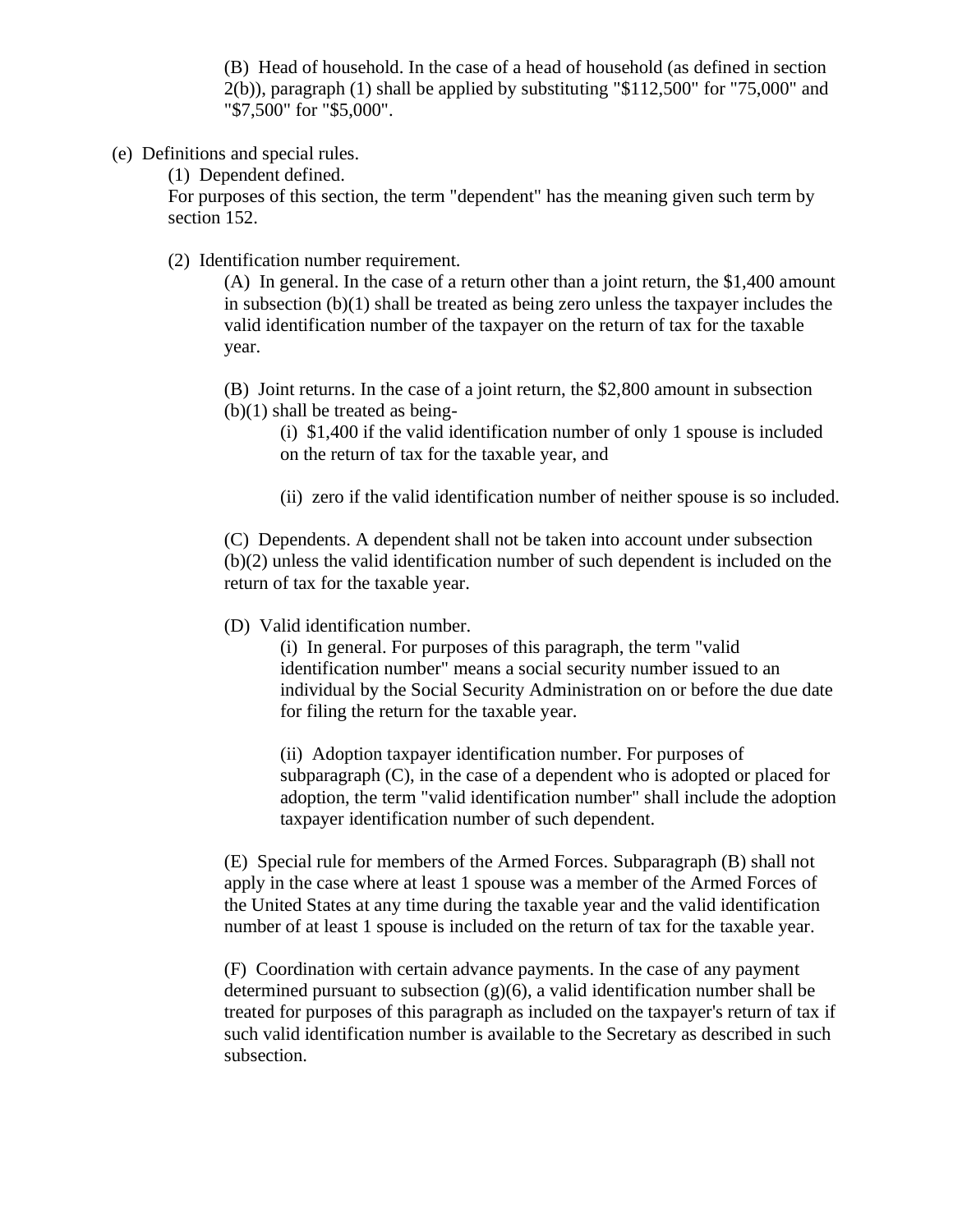(G) Mathematical or clerical error authority. Any omission of a correct valid identification number required under this paragraph shall be treated as a mathematical or clerical error for purposes of applying section  $6213(g)(2)$  to such omission

(3) Credit treated as refundable.

The credit allowed by subsection (a) shall be treated as allowed by subpart C of part IV of subchapter A of chapter 1.

(f) Coordination With Advance Refunds Of Credit.

(1) Reduction of refundable credit.

The amount of the credit which would (but for this paragraph) be allowable under subsection (a) shall be reduced (but not below zero) by the aggregate refunds and credits made or allowed to the taxpayer (or, except as otherwise provided by the Secretary, any dependent of the taxpayer) under subsection (g). Any failure to so reduce the credit shall be treated as arising out of a mathematical or clerical error and assessed according to section 6213(b)(1).

### (2) Joint returns.

Except as otherwise provided by the Secretary, in the case of a refund or credit made or allowed under subsection (g) with respect to a joint return, half of such refund or credit shall be treated as having been made or allowed to each individual filing such return.

(g) Advance refunds and credits.

(1) In general.

Subject to paragraphs (5) and (6), each individual who was an eligible individual for such individual's first taxable year beginning in 2019 shall be treated as having made a payment against the tax imposed by chapter 1 for such taxable year in an amount equal to the advance refund amount for such taxable year.

# (2) Advance refund amount.

(A) In general. For purposes of paragraph (1), the advance refund amount is the amount that would have been allowed as a credit under this section for such taxable year if this section (other than subsection (f) and this subsection) had applied to such taxable year.

(B) Treatment of deceased individuals. For purposes of determining the advance refund amount with respect to such taxable year-

(i) any individual who was deceased before January 1, 2021, shall be treated for purposes of applying subsection  $(e)(2)$  in the same manner as if the valid identification number of such person was not included on the return of tax for such taxable year (except that subparagraph (E) thereof shall not apply),

(ii) notwithstanding clause (i), in the case of a joint return with respect to which only 1 spouse is deceased before January 1, 2021, such deceased spouse was a member of the Armed Forces of the United States at any time during the taxable year, and the valid identification number of such deceased spouse is included on the return of tax for the taxable year, the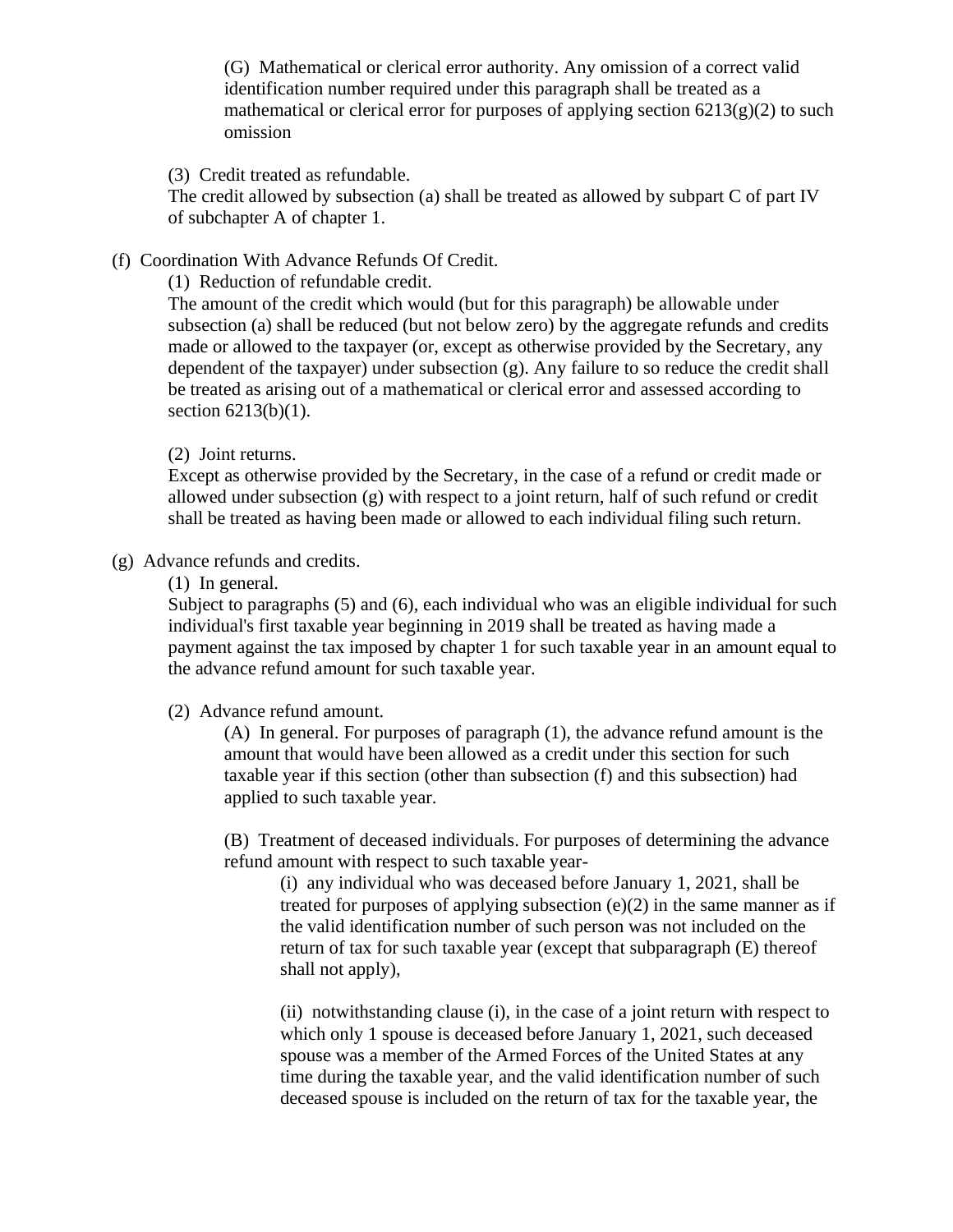valid identification number of 1 (and only 1) spouse shall be treated as included on the return of tax for the taxable year for purposes of applying subsection  $(e)(2)(B)$  with respect to such joint return, and

(iii) no amount shall be determined under subsection  $(e)(2)$  with respect to any dependent of the taxpayer if the taxpayer (both spouses in the case of a joint return) was deceased before January 1, 2021.

#### (3) Timing and manner of payments.

The Secretary shall, subject to the provisions of this title and consistent with rules similar to the rules of subparagraphs  $(B)$  and  $(C)$  of section 6428A(f)(3), refund or credit any overpayment attributable to this subsection as rapidly as possible, consistent with a rapid effort to make payments attributable to such overpayments electronically if appropriate. No refund or credit shall be made or allowed under this subsection after December 31, 2021.

(4) No interest.

No interest shall be allowed on any overpayment attributable to this subsection.

(5) Application to individuals who have filed a return of tax for 2020.

(A) Application to 2020 returns filed at time of initial determination. If, at the time of any determination made pursuant to paragraph (3), the individual referred to in paragraph (1) has filed a return of tax for the individual's first taxable year beginning in 2020, paragraph (1) shall be applied with respect to such individual by substituting "2020" for "2019".

(B) Additional payment.

(i) Application to 2020 returns filed at time of initial determination. If, at the time of any determination made pursuant to paragraph (3), the individual referred to in paragraph (1) has filed a return of tax for the individual's first taxable year beginning in 2020, paragraph (1) shall be applied with respect to such individual by substituting "2020" for "2019".

> (I) the amount which would be determined under paragraph (1) (after the application of subparagraph (A)) by applying paragraph (1) as of the additional payment determination date, over

(II) the amount of any payment made with respect to such individual under paragraph (1).

(ii) Additional payment determination date. The term "additional payment determination date" means the earlier of-

(I) the date which is 90 days after the 2020 calendar year filing deadline, or

(II) September 1, 2021.

(iii) 2020 calendar year filing deadline. The term "2020 calendar year filing deadline" means the date specified in section 6072(a) with respect to returns for calendar year 2020. Such date shall be determined after taking